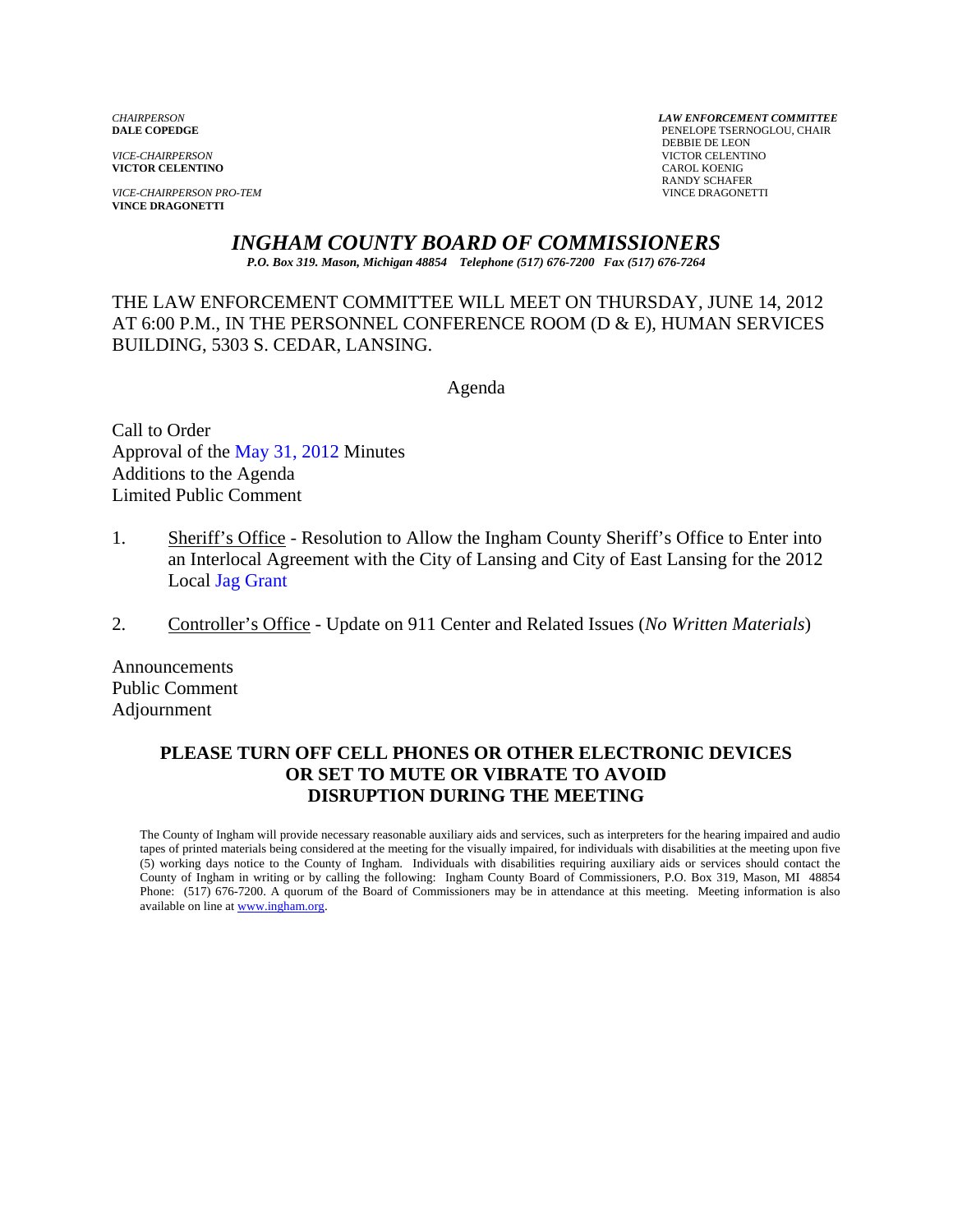### LAW ENFORCEMENT COMMITTEE May 31, 2012 **Minutes**

<span id="page-1-0"></span>

| <b>Members Present:</b> | Penelope Tsernoglou, Debbie De Leon, Carol Koenig, Randy Schafer, and<br>Vince Dragonetti                                            |
|-------------------------|--------------------------------------------------------------------------------------------------------------------------------------|
| Members Absent:         | Victor Celentino                                                                                                                     |
| <b>Others Present:</b>  | Board Chairperson Copedge, John Neilsen, Sam Davis, Greg Harless, Joel<br>Maatman, John Phillips, Jeremy Rhor, Mike Stump and others |

The meeting was called to order by Chairperson Tsernoglou at 6:05 p.m. in the Personnel Conference Room "D & E" of the Human Services Building, 5303 S. Cedar Street, Lansing.

Approval of the May 10, 2012 Minutes

The May 10, 2012 Minutes were approved as submitted.

### Additions to the Agenda

4a. Substitute - Sheriff's Office - Resolution of Continuing Effect Authorizing the Ingham County Sheriff's Office to Sell at Fair Market Value, any Used Patrol Vehicles to the Ingham Intermediate School District (Appendix 5; Service Suppliers)

Limited Public Comment None.

1. Ingham County Office of Homeland Security & Emergency Management/Sheriff's Office - Resolution to Enter into a Contract with Trauma Training FX, Inc. Utilizing the FY2010 Homeland Security Grant Program Funds

MOVED BY COMM. SCHAFER, SUPPORTED BY COMM. KOENIG, TO APPROVE THE RESOLUTION TO ENTER INTO A CONTRACT WITH TRAUMA TRAINING FX, INC. UTILIZING THE FY2010 HOMELAND SECURITY GRANT PROGRAM FUNDS.

MOTION CARRIED UNANIMOUSLY. Absent: Comm. Celentino

- 2. Sheriff's Office
	- a. Resolution of Continuing Effect Authorizing the Ingham County Sheriff's Office to Sell at Fair Market Value, any Used Patrol Vehicles to the Ingham Intermediate School District

MOVED BY COMM. DRAGONETTI, SUPPORTED BY COMM. SCHAFER, TO APPROVE THE RESOLUTION OF CONTINUING EFFECT AUTHORIZING THE INGHAM COUNTY SHERIFF'S OFFICE TO SELL AT FAIR MARKET VALUE, ANY USED PATROL VEHICLES TO THE INGHAM INTERMEDIATE SCHOOL DISTRICT.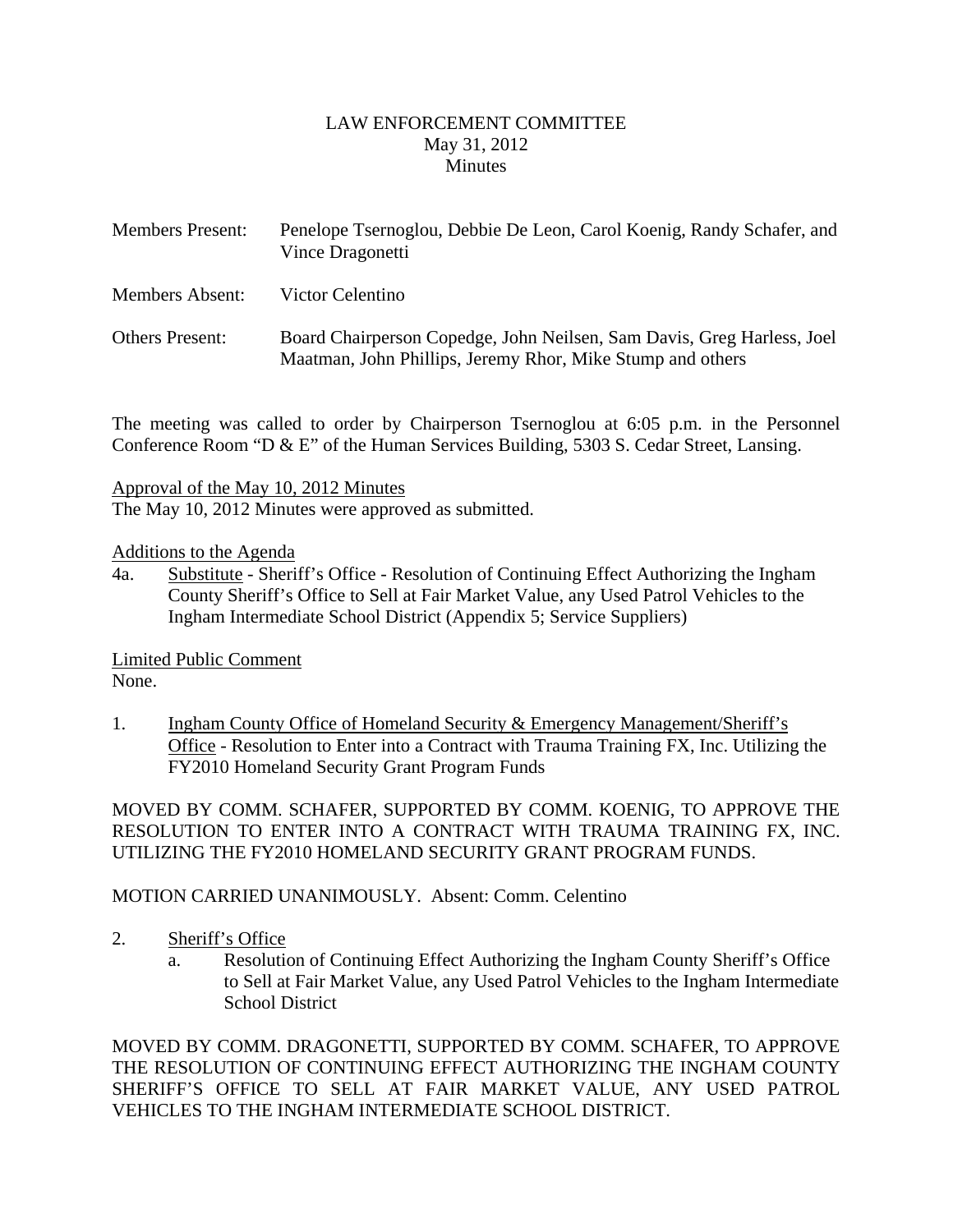### MOTION CARRIED UNANIMOUSLY. Absent: Comm. Celentino

b. Resolution to Approve the Expanded County Wide Booking System Project Budget and to Authorize Contracts

## MOVED BY COMM. DRAGONETTI, SUPPORTED BY COMM. SCHAFER, TO APPROVE THE RESOLUTION TO APPROVE THE EXPANDED COUNTY WIDE BOOKING SYSTEM PROJECT BUDGET AND TO AUTHORIZE CONTRACTS.

Comm. Schafer asked how this came about. Major Maatman described the five booking agencies in Ingham County and their different booking systems in addition to the travel between the agencies. He noted the County applied for and received a grant and the money will be used for this system. The system will allow for a one-time booking process and provide accountability of the inmates. Chief Harless added that it will reduce errors then reiterated that the system will track the inmates. Comm. Schafer asked if this would save hundreds of thousands of dollars. Chief Harless answered yes. Comm. Schafer asked if this gives the agencies the ability to share information. Chief Harless answered yes.

Board Chairperson Copedge asked if the VisionAIR access concerns have been resolved. Major Maatman explained that was an issue with 911; however, many of the problems have been addressed and there will be no additional costs to solve the problems.

#### MOTION CARRIED UNANIMOUSLY. Absent: Comm. Celentino

c. Presentation on Proposed Managed Inmate Video Visitation Program from the Ingham County Sheriffs Office and Securus.

Major Davis introduced John Phillips, Jeremy Rhor and Mike Stump. Mr. Phillips explained the enhanced Inmate Video technology and the benefits of its use in jails. He noted that recent studies have shown recidivism goes down when inmates are allowed visitation with friends and family. Comm. Tsernoglou asked if the study was based on video visitation. Mr. Philips stated it was in-person visitation.

Mr. Phillips explained that Securus bears the cost of the equipment and the County receives revenue sharing much like the telephone service provided. He noted that the system can be used for more applications giving the examples of commissary ordering and sick calls. Furthermore, the system will lower the work load during facility visits and the possibility of contraband infiltration. Comm. Schafer asked where the units will be placed. Major Davis stated the Jail Post (inmates) and Human Services Building (friends/family). He explained the desire to reduce the burden of traveling to Mason for friends and families. He described the Jail visitation process and expressed his concern of inmate movement. He noted the system may be used for video arraignment. Major Davis stated this will create efficiency for the Courts as well as cost savings associated with transportation.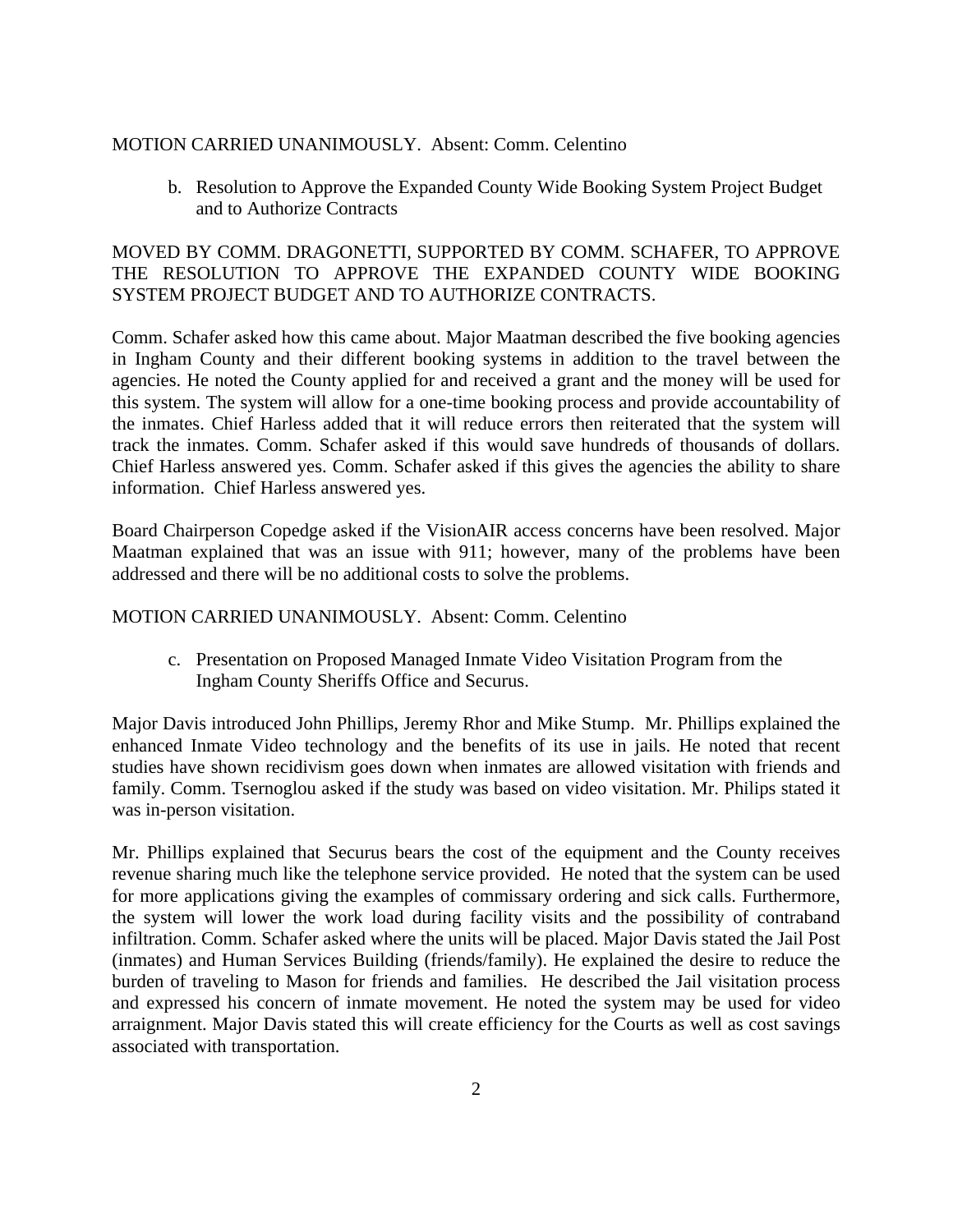Comm. Tsernoglou questioned the confidentiality between the attorneys and their clients. Major Davis stated that attorney/client visitation is not recorded. Comm. Koenig asked if other equipment is currently available for arraignments. Major Davis answered yes, however, they are in high use and there is a backlog; this will reduce the backlog. The Committee discussed various uses for the equipment. Chief Harless explained the Judges prefer to keep the inmates in the Jail and use the video. Comm. Tsernoglou asked if the attorneys still have the ability to meet the inmate in person. Chief Harless answered yes. Comm. Dragonetti asked if the County will be charged for using the units. Chief Harless explained the revenues are generated through the inmates and it is complimentary to the Courts.

Comm. De Leon asked if the units are being leased or purchased. Mr. Phillips explained the service is hosted. Comm. De Leon asked if technology improves how adjustments are made to the system. Mr. Phillips explained enhancements are typically forwarded to the customer and new services would be re-evaluated. Comm. Koenig expressed her concern that the price point is competitive and affordable to the inmates' families, in addition to, the duration of the contract taking into consideration the acceleration of technology and changing costs. The Committee discussed the costs of phone calls, emails and video visitations. Mr. Rhor explained the costs are six to ten times higher for the video versus a telephone call, plus, there is required level of security to maintain. He agreed technology evolves at a rapid pace and that has allowed them to provide this system to the County. Mr. Phillips stated they are willing to explore the language in the contract to be cost effective for both parties. Mr. Rhor reminded the Committee that Securus is investing in the equipment and bearing the full cost over time, therefore, they may not be the cheapest. Mr. Neilsen explained that the County had asked for a proposal where the County was not putting money up front.

Comm. Schafer stated he is excited about the proposal and would like to proceed. He complimented the Sheriff's Department for the work they have done, as well as, Major Davis' Department for their initiatives. Major Davis thanked the Commissioners for being supportive and stated it is important to ensure the safety of the public and inmates as well as keeping current. Major Davis provided examples of people visiting inmates and the inabilities to visit because of time or costs. Comm. Dragonetti asked how often it is anticipated the units will be used. Mr. Phillips stated based on marketing research it is projected at one visit per month per inmate and any less it will not be cost effective. Comm. Koenig asked if other vendors were contacted. Major Davis stated there were other presentations and Securus was the best.

Mr. Rhor provided a demonstration of the system pointing out the security features. Major Davis explained the staff will monitor visits, record and flag inappropriate behavior. In addition, the system will allow for an expanded visitation schedule that will include Sundays plus schedule or reschedule a visit. Comm. Tsernoglou asked if friends and family have the ability to schedule a visitation. Mr. Phillips answered yes.

Comm. Koenig stated she was pleased this will save on transportation costs and provide security. Comm. Schafer echoed Comm. Koenig.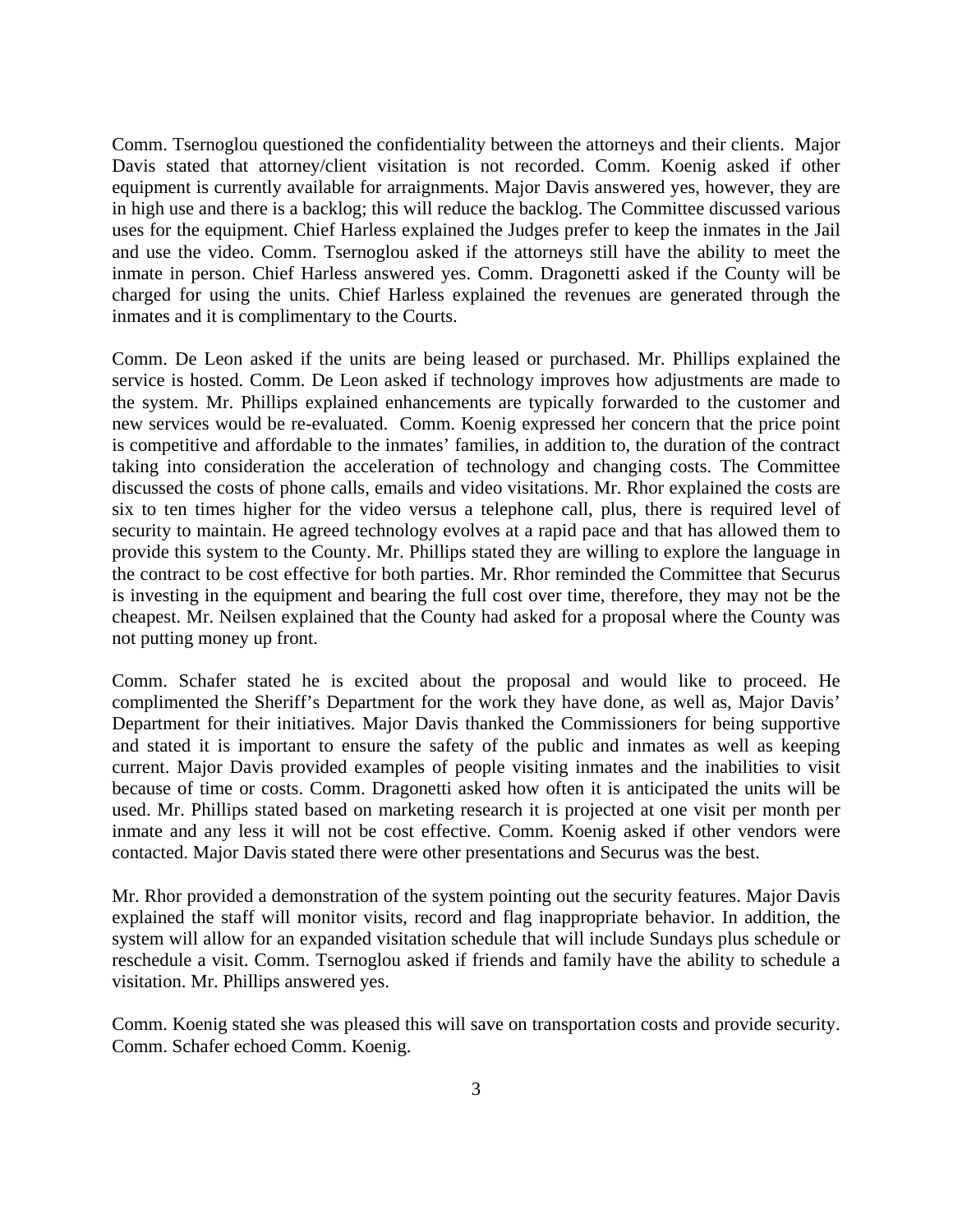Comm. Tsernoglou thanked the gentlemen from Securus for their presentation and asked them to work on the contract language with staff. Mr. Phillips agreed and suggested the following: Should Ingham County find that the price point of the market place is no longer appropriate or competitive the County reserves the right to renegotiate and if Ingham County will no longer use the service they will pay an amortized amount for the equipment. He noted that is a general statement and the language will need to be worked on with both parties and their attorneys.

d. Resolution to Authorize an Amendment of the Current Contract with Securus Technologies to Install a Managed Inmate Video Visitation System

MOVED BY COMM. SCHAFER, SUPPORTED BY COMM. DRAGONETTI, TO APPROVE THE RESOLUTION TO AUTHORIZE AN AMENDMENT OF THE CURRENT CONTRACT WITH SECURUS TECHNOLOGIES TO INSTALL A MANAGED INMATE VIDEO VISITATION SYSTEM.

The Committee asked Mr. Neilsen to amend the contract to reflect the possible changes in costs to Securus resulting in savings to the County throughout the term of the contract. Mr. Neilsen stated he will work on the language with the County Attorney and Securus.

Comm. De Leon asked that Mr. Neilsen please share the revised contract language with the Committee. Mr. Neilsen stated the intent is to have the contract language by the June 12, 2012 meeting.

# MOTION CARRIED UNANIMOUSLY. Absent: Comm. Celentino

3. Commissioner Dragonetti - Discussion Item: Panhandlers on Highway Exits

Comm. Dragonetti stated he asked for this discussion because of his concern for the safety of both the constituents and the panhandlers. He noted that there has been an increase in panhandling and has seen where traffic accidents have almost occurred during peak travel times. He asked if anyone on the Committee has heard other concerns. Comm. De Leon noted that typically the panhandlers are in the State Highway Right-of-Way and questioned who has jurisdiction. Comm. Koenig stated this is not a County issue and typically the cities or townships take action. Mr. Neilsen questioned if the Sheriff has authority. Major Maatman stated that it is against the law to actively beg.

- 4. Controller's Office
	- a. Resolution Adopting the Ingham County 911 Service Plan

# MOVED BY COMM. SCHAFER, SUPPORTED BY COMM. DRAGONETTI, TO APPROVE THE RESOLUTION ADOPTING THE INGHAM COUNTY 911 SERVICE PLAN.

MOTION CARRIED UNANIMOUSLY. Absent: Comm. Celentino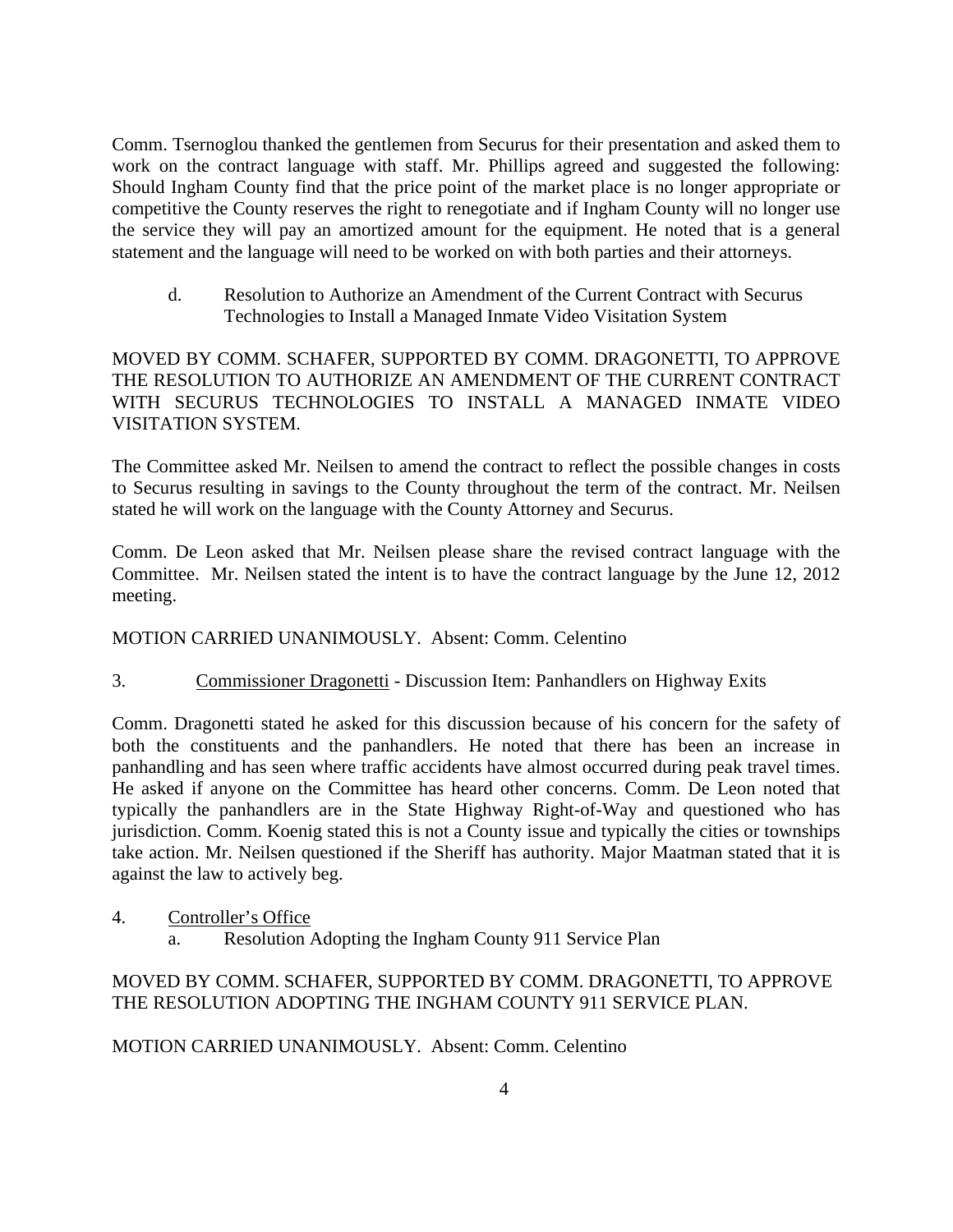b. Update on 911 Center (*No Materials*)

Mr. Neilsen informed the Committee that the opening of the 911 Center will be delayed because of a problem with Livingston County's fiber connection. He explained the interruption over the Memorial Day Weekend and the vendors are currently trouble shooting the problem. He noted that the delay was not caused by the vendor contracted by Ingham County. Mr. Neilsen stated this would not affect the scheduled Ribbon Cutting Ceremony.

Mr. Neilsen stated he will update the Committee as soon as he has a date for the opening of the 911 Center.

Comm. Tsernoglou asked Mr. Neilsen if there has been any communication with Eaton and Clinton Counties about their millages and surcharges for 911 services. Mr. Neilsen explained that the County is currently gathering information regarding the communities who receive the services in order to provide a practical charge. He noted that progress is a bit slower than he would like nonetheless there will be an update at the next meeting.

Announcements None.

Public Comment None.

The meeting adjourned at approximately 7:13 p.m.

Respectfully submitted,

Julie Buckmaster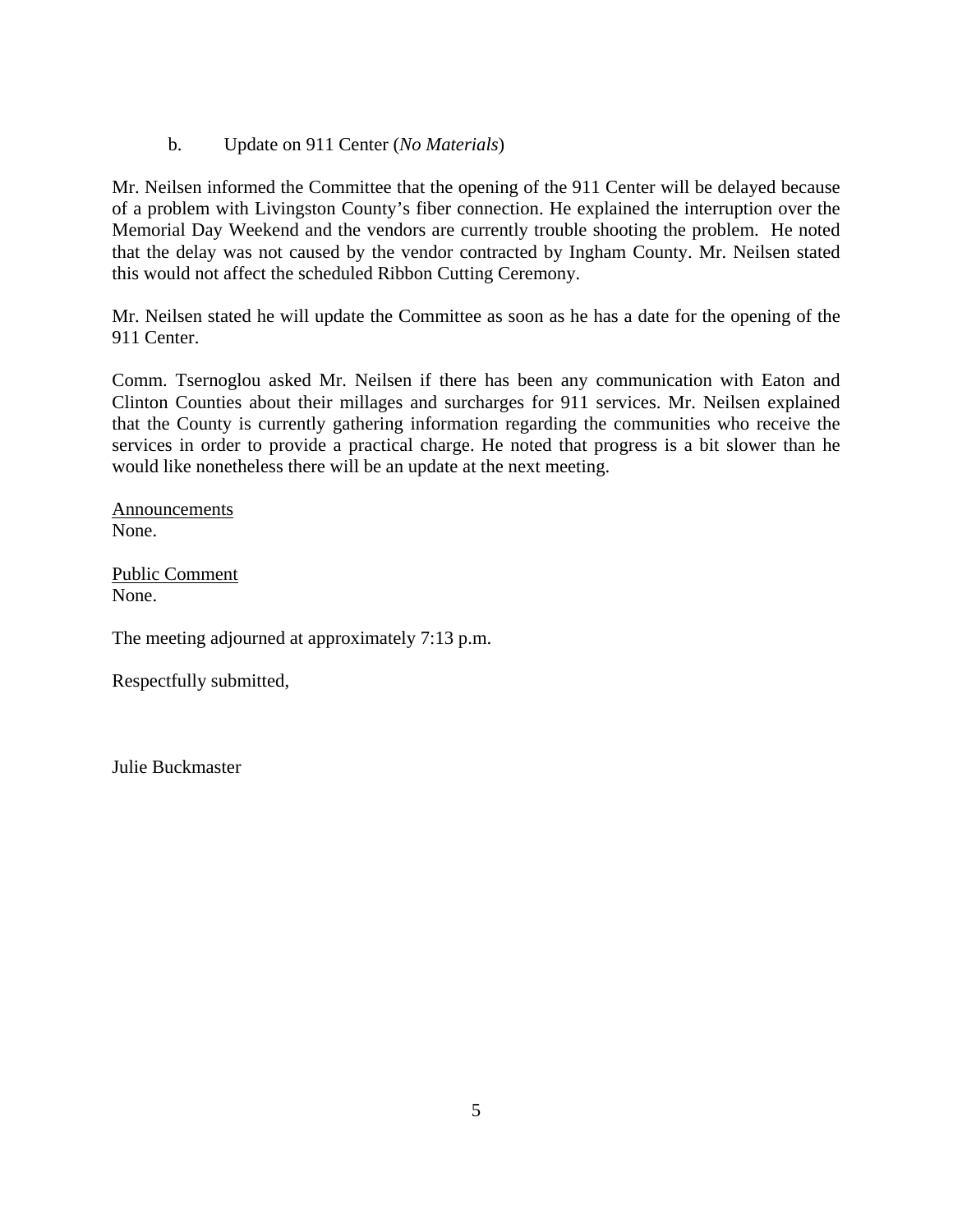# **JUNE 14, 2012 LAW ENFORCEMENT AGENDA STAFF REVIEW SUMMARY**

# **RESOLUTION ACTION ITEMS:**

## **The Deputy Controller is recommending approval of the following resolutions:**

*1. Sheriff's Office - Resolution to Allow the Ingham County Sheriff's Office to Enter into an Interlocal Agreement with the City of Lansing and City of East Lansing for the 2012 Local Jag Grant* 

This resolution would authorize entering into the Interlocal agreement between Ingham County, the City of Lansing and the City of East Lansing to accept the \$110,643.00 allocated portion of the 2012 Local JAG grant. The County would not receive any funds under the proposed 2012 JAG grant, however the County is still being asked to enter into this agreement.

## **This portion of the agenda is for informational purposes:**

*Update on the Consolidated 911 Center Project*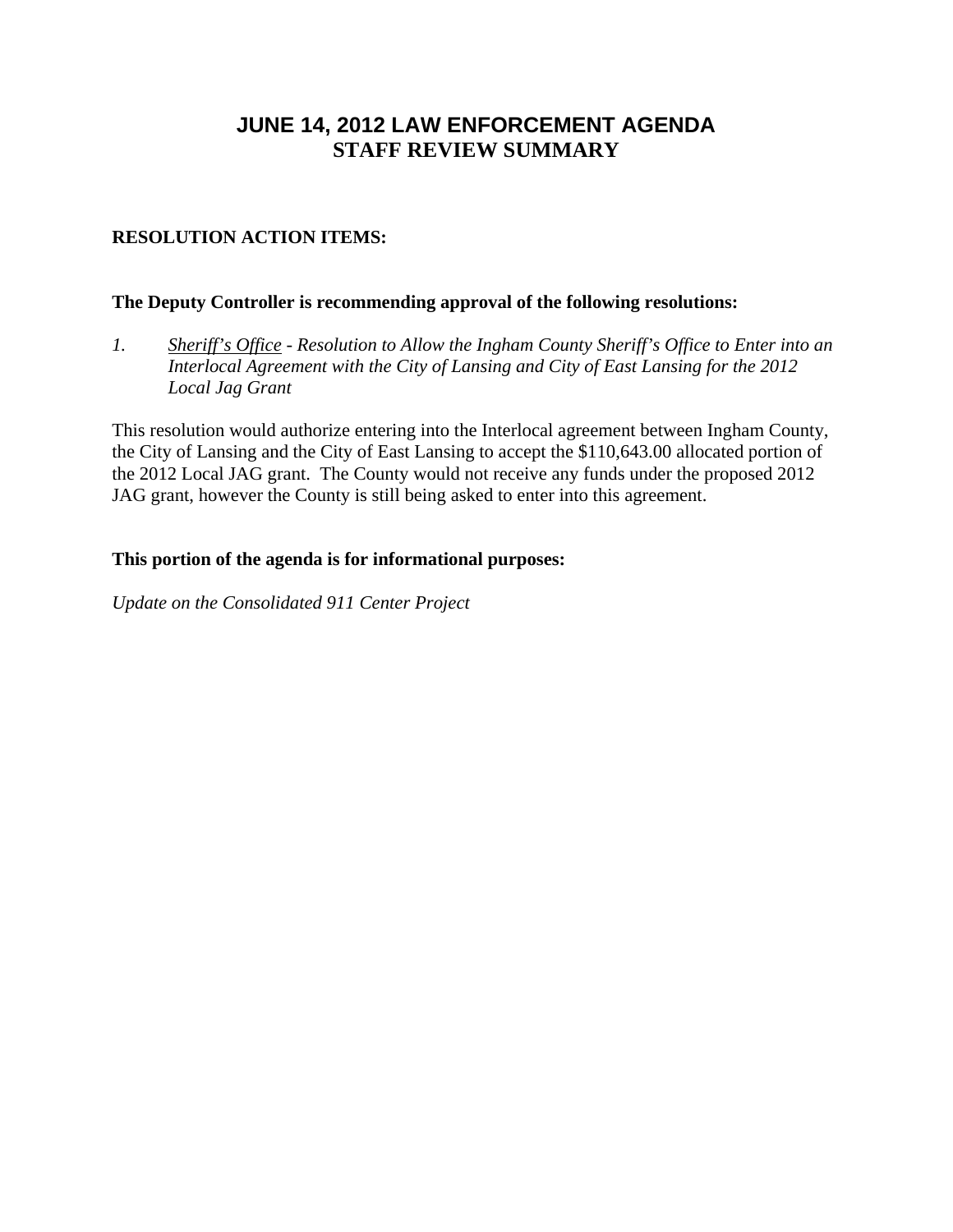# **Agenda Item 1**

<span id="page-7-0"></span>

| TO:          | <b>Law Enforcement Committee</b><br><b>Finance Committee</b> |
|--------------|--------------------------------------------------------------|
| <b>FROM:</b> | Major Joel Maatman                                           |
| DATE:        | June 1, 2012                                                 |
| RK.          | 2012 Local JAG Grant                                         |

This is a resolution requesting the Ingham County Sheriff's Office, be allowed to enter into an Interlocal Agreement with the City of Lansing and City of East Lansing for the 2012 Local JAG Grant.